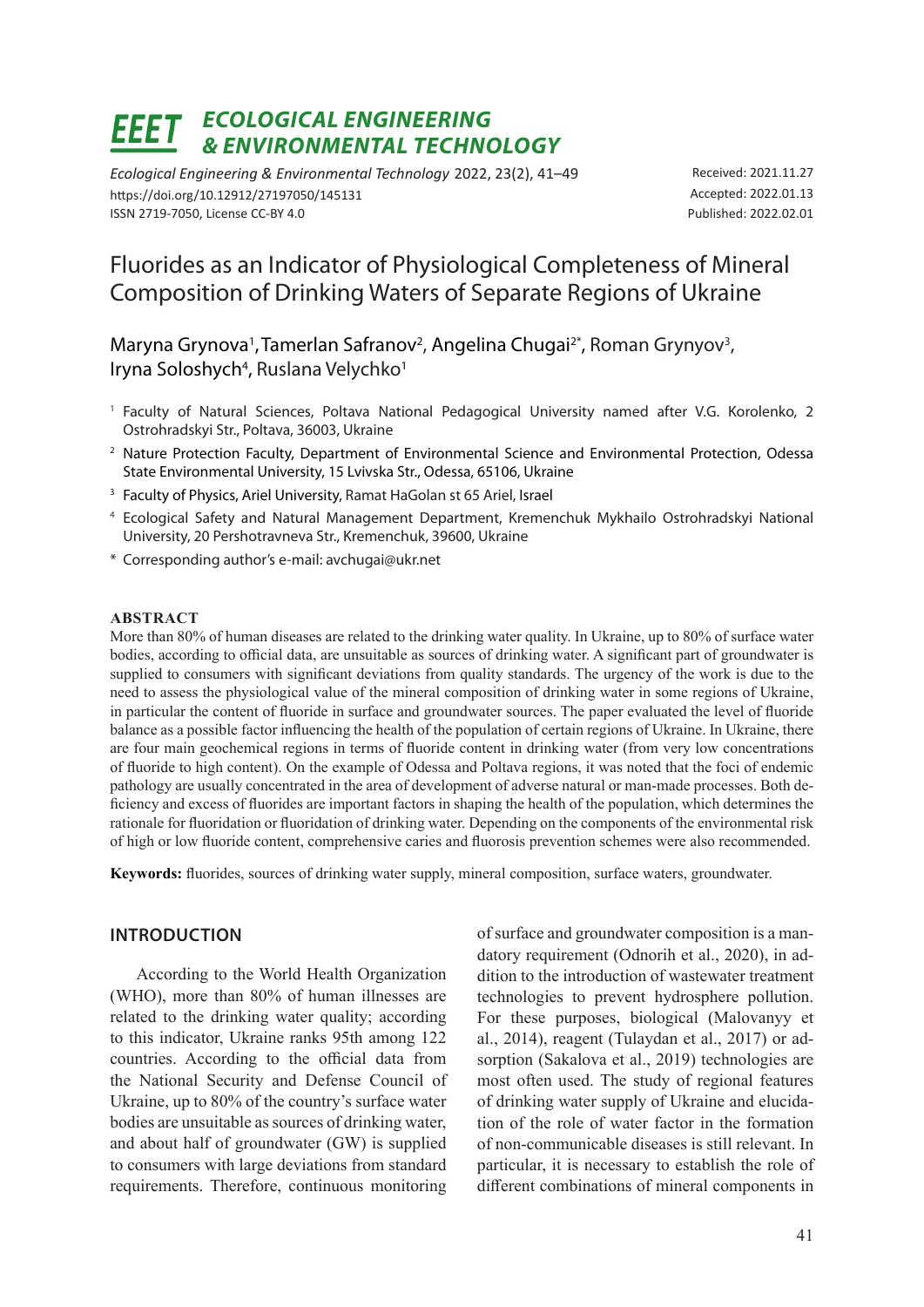shaping the health of drinking water consumers. The role of the water factor in the supply of the body with essential minerals needs to be further specified. Finally, it is advisable to determine the degree of adaptation of the population to different concentrations of mineral compounds in drinking water, which would determine the ranges acceptable to justify the requirements for the drinking water quality in some regions of Ukraine. In this regard, the physiological balance of the mineral composition of drinking water is not only an indicator of drinking water quality, but also an important factor in shaping the health of the population, because both deficiency and excess of physiologically important chemical elements – trace elements – provoke specific human diseases, i.e. diseases (symptoms) caused by deficiency, excess or imbalance of trace elements in the body (Avitsyn & Zhavoronkov, 1991). For example, fluoride – depending on its amount of in drinking water – it can be both beneficial and harmful.

It will be recalled that "fluorine" in drinking water does not mean fluoride itself (*fluorine*) – one of the chemical elements (pale yellow gas with a pungent odor), and fluorides (*fluoride*) – chemical compounds of fluorine with other elements. Fluoride in natural waters is in the form of simple and complex fluoride ions:  $F$ ,  $[AlF<sub>6</sub>]$ <sup>3-</sup>,  $[FeF<sub>4</sub>]$ ;  $[FeF<sub>5</sub>]$ <sup>2</sup>;  $[FeF<sub>6</sub>]$ <sup>3</sup>;  $[CrF<sub>6</sub>]$ <sup>3</sup>;  $[TiF<sub>6</sub>]$ <sup>2</sup> etc. The migration capacity of fluorine in natural waters depends on the content of  $Ca^{2+}$  which form sparingly soluble compounds with fluorine.

According to the WHO recommendations, drinking water should contain no more than 1.5 mg/dm<sup>3</sup> of fluorides, and  $0.5-1.0$  mg/dm<sup>3</sup> in the case of artificial fluoridation of water. According to sanitary norms 7525–2014 "Requirements and methods of quality control of drinking water" (2015) the maximum permissible concentration *(MPC*) of fluorides in drinking water is 0.7–1.5 mg/dm3 . According 2.2.4-171-10 (State sanitary norms, 2010) depending on climatic zones, the content of fluorides in tap water and water from bottling points and pumping stations is in the range of  $0.7-1.5$  mg/dm<sup>3</sup>; in the water from wells and catchments  $\leq 1.5$  mg/dm<sup>3</sup>; in packaged water  $\leq$  1.5 mg/dm<sup>3</sup>. One of the indicators of the physiological value of the mineral composition (PVMC) of drinking water is the content of fluorides, the mass concentration of which is determined by using the photometric and potentiometric methods. In contrast to other indicators of drinking water PVMC (total hardness, total alkalinity, dry

residue, iodine, potassium, calcium, magnesium, sodium, dry residue), the optimal concentration of fluorides varies within very narrow limits (0.7– 1.2 mg/dm3 ) (State sanitary norms, 2010). It is this range of optimal fluoride content that is taken into account when estimating PVMC of drinking water in certain regions of Ukraine.

The urgency of the work is due to the need to assess the PVMC of drinking water in certain regions of Ukraine, in particular the content of fluoride in surface and groundwater sources.

#### **MATERIALS AND METHODS**

The purpose of the study was to assess the level of balance (optimality) of one of the indicators of the mineral composition of drinking water – fluoride, as a possible factor influencing the health of the population of certain regions of Ukraine.

Estimation of the content of fluorides in the composition of drinking water from surface and groundwater sources of water supply in some regions of Ukraine is given by the results of research of regional chemical and bacteriological laboratories. The research is based on critical analysis, synthesis, analogy and generalization of information on the content of fluorides in the drinking water of certain regions of Ukraine. The published data, as well as materials of own studies were used while performing the work.

#### **RESULTS AND DISCUSSION**

It is known that the amount of fluoride in the human body depends on its content in the skeleton (about 0.007%), exceeding the content of iron, iodine, copper, zinc and other trace elements (Trygub, 2013), so fluoride is one of the most important chemical elements on human life in general. In minimal amounts, fluoride is necessary for metabolic processes in the body and constitutes a vital trace element after copper, zinc, iron, manganese, iodine and cobalt (Neiko et al., 2001). The reason for this statement is the ability of fluoride to prevent the development of dental caries and its therapeutic effect in some bone diseases. Therefore, both insufficient and high concentrations of fluoride entering the body have a negative effect, primarily on mineral metabolism and contribute to various abnormalities in human organs. In addition, fluorides affect the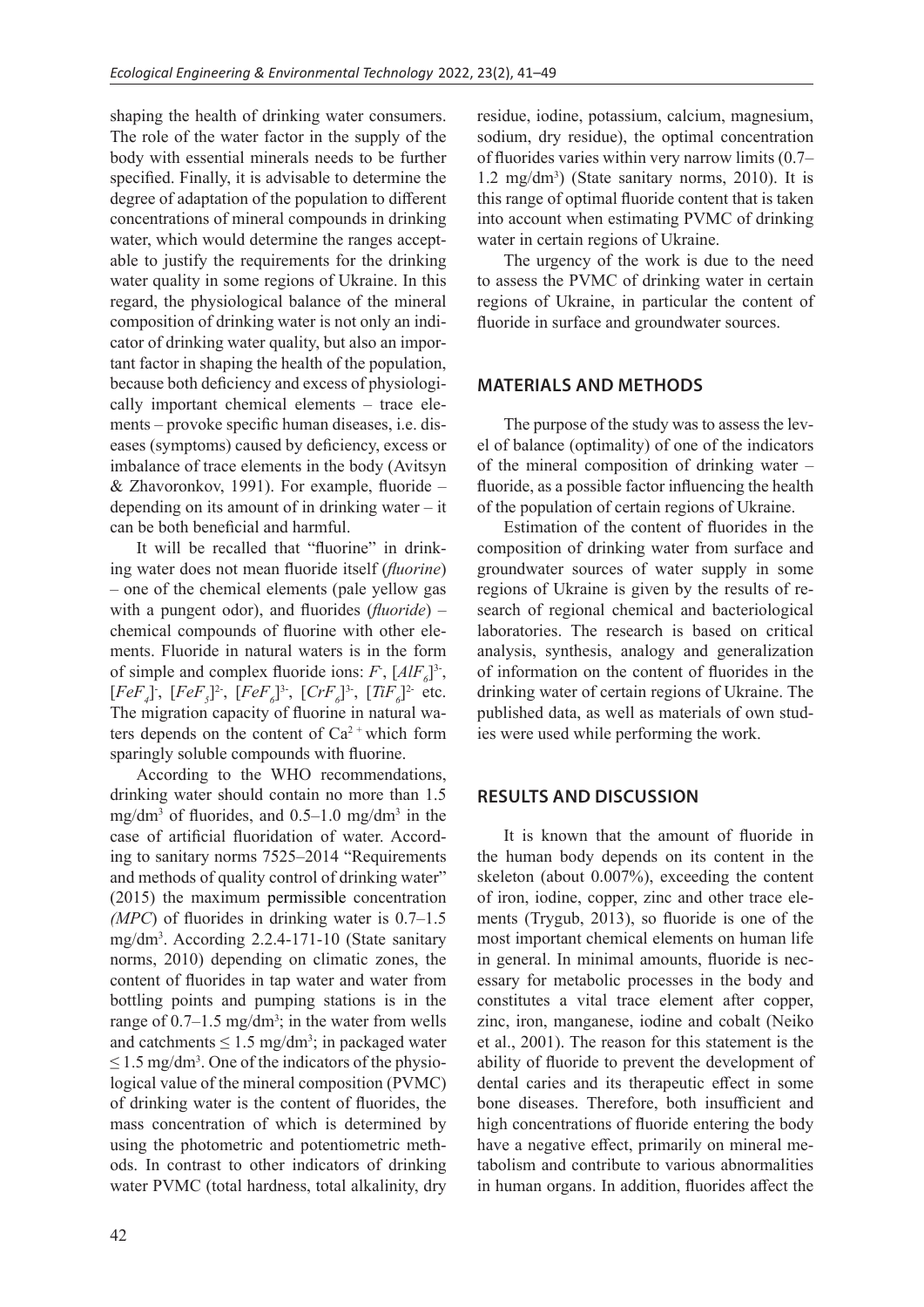reproductive system. Damage to chromosomes by fluoride compounds is due to the defeat of enzymes that provide DNA synthesis and repair (Trygub, 2013, Boyko, 2012).

The mineral composition of drinking water, in particular the content of fluorides, is the most important factor in determining dental health, especially the development of endemic caries, which is confirmed by numerous publications of R.D. Gabovich and his followers.

Fluorides are a recognized anti-carious agent, but the use of drinking water and foods with their high content, as well as excessive intake of fluorides in the atmosphere for a long time lead to oversaturation of the body with fluoride, the external manifestation of which is dental fluorosis (Dental fluorosis, 2021). It should be noted that the content of fluorides in drinking water is not the only one in determining the risk of carious lesions. It is known that the main source of both essential and non-essential minerals for the human body are foods, but 99% of fluorides enter the human body mainly with drinking water.

According to various authors, namely A.P. Avcin (1991), I.A. Boykо (2011, 2012), A.O. Voynar (1989), S.I. Voroshilin et al. (1973), R.D. Gabovich (1991), O.V. Dengа et al. (2008), A.A. Gavoronkov (1968), A Kabata-Pindias & H. Pindias (1989), L.F. Kaskova (2015), M.G. Kolomiyceva (1970), S.M. Neiko et al. (2001), O.V. Rybalov (2006), Sh.M. Saifulina (2000), V.I. Trygub et al. (2008, 2011, 2012, 2013), G. Finger (1964) and many other researchers, excess fluoride in drinking water and food causes the destruction of tooth enamel, inhibits carbohydrate, phosphorus-calcium metabolism, the activity of some enzymes. It is a specific inhibitor of the formation of hexose-diphosphoric and lactic acids, is related to blood clotting, regulation of thyroid function. As an inhibitor of many enzymes, fluoride can inhibit intracellular synthesis, which weakens the immune system and can accelerate the processes of physiological aging (Dental fluorosis, 2021).

If excessive fluoride intake is not prevented, it can provoke not only damage to teeth, but also disorders of the musculoskeletal system and joints, which significantly affects human life. Fluorosis most often occurs in children because their body, unlike adults, is more susceptible to the harmful effects of environmental factors and easily adsorbs fluoride (Rybalov & Skikevich, 2006).

The main source of fluoride in the human body is drinking water. In Ukraine, there are four main geochemical regions in terms of the fluoride content in drinking water (Fig. 1):

- 1) regions where fluorides are absent in drinking waters or their number is very low (Zakarpattia, Ivano-Frankivsk, Chernivtsi, Lviv, Volyn, Ternopil and Rivne regions);
- 2) regions where the content of fluorides in drinking waters is reduced (Kyiv, Zhytomyr, Khmelnytsky, Vinnytsia, Odessa, Mykolaiv, Kherson, Zaporizhia regions and the Autonomous Republic of Crimea);
- 3) regions with normal fluoride content in drinking water (Chernigiv, Cherkasy, Luhansk, Sumy and Kharkiv regions);
- 4) regions where the content of fluorides in drinking water is high (Poltava, Kirovograd, Dnipropetrovsk and Donetsk regions).



**Figure 1.** Zoning of the territory of Ukraine in terms of the fluoride content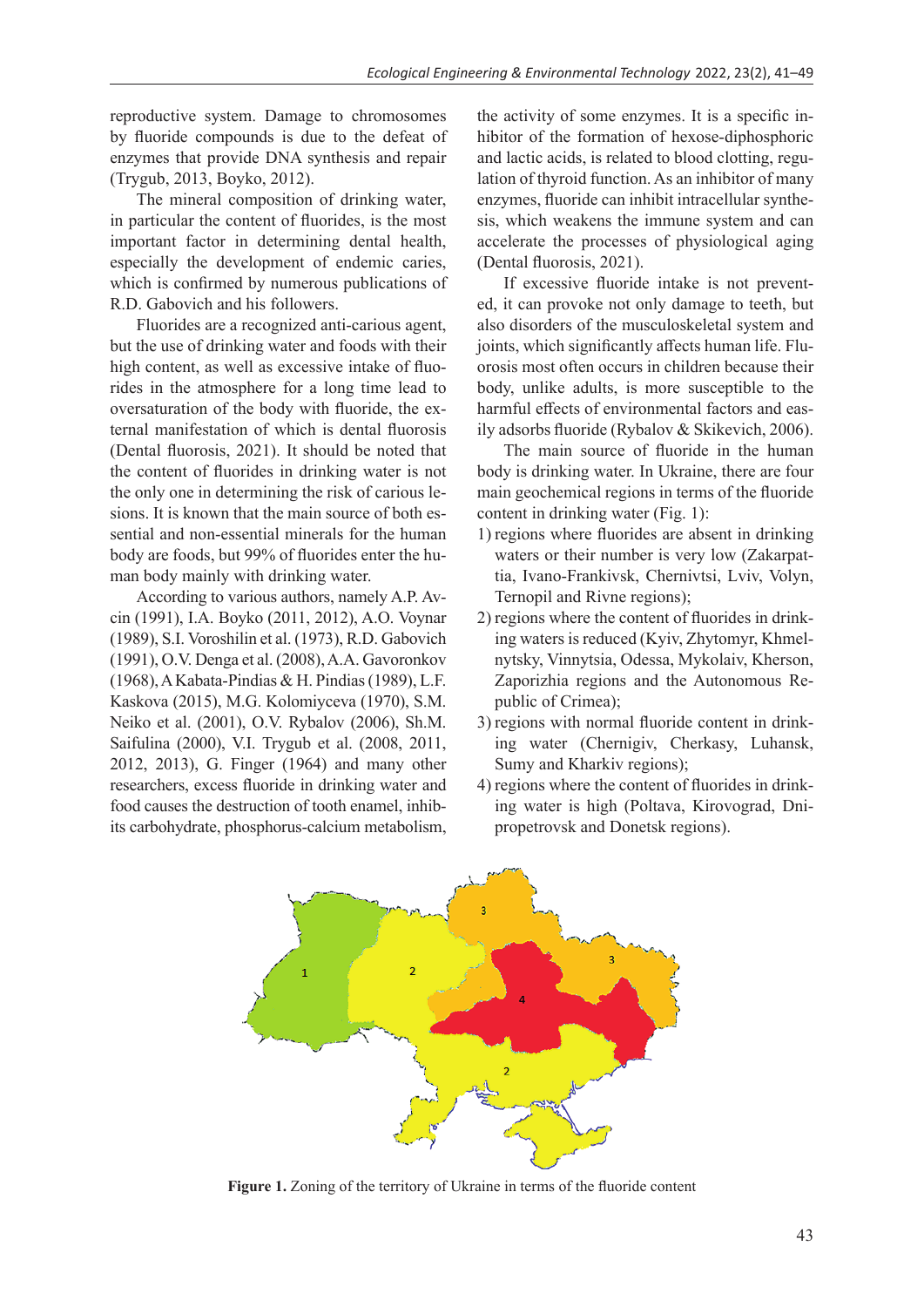These geochemical regions are selected rather conditionally, because within these regions there are local differences.

Most of the surface waters of Ukraine contain a small amount of fluorides, the waters of some rivers and reservoirs may contain 1.3–1.8 mg/dm3 of fluorides; their concentration in the waters of artesian wells, as a rule, does not exceed the maximum allowable  $(0.7-1.5 \text{ mg/dm}^3)$ , but the underground sources of some regions are characterized by an increased content of fluorides. This is confirmed by the data on the content of fluorides in drinking water of centralized water supply systems of some industrial and urban agglomerations (IUA) of Ukraine.

The average annual fluoride content in the waters of the Dniester River (source of centralized water supply) is  $0.249 \pm 0.031$  mg/dm<sup>3</sup>, in the tap water of the Odessa IUA –  $0.157 \pm 0.012$  $mg/dm<sup>3</sup>$ , i.e. below the value of the minimum physiological norm (0.7 mg/dm<sup>3</sup>). An alternative source of water supply is the interstratal groundwater of the Upper Sarmatian aquifer of the Miocene, which is operated by artesian wells drilled in different parts of the Odessa IUA. The concentration of fluorides after purification in pumping complexes is 0.03–0.64 mg/dm<sup>3</sup> , which is also below the minimum standard value (Boyko, 2012). The main source of centralized water supply of the Mykolayiv IUA involves the surface waters of the Dnieper river. The average annual content of fluorides in the waters of the Dnieper River is  $0.35 \pm 0.041$  mg/dm<sup>3</sup>, in the tap water of the Mykolayiv IUA –  $0.24 \pm 0.011$  mg/dm<sup>3</sup>, which is below the value of the minimum physiological norm. Kherson IUA is located on the right high bank of the Dnieper, but, despite the availability and accessibility to surface water sources, the centralized water supply system is based on groundwater. The main part of fresh groundwater is concentrated mainly in the Neogene aquifer complex. This complex is widely branched across the Kherson region and provides almost 100% of groundwater production. The content of fluorides in groundwater does not exceed the optimal range  $(0.7-1.2 \text{ mg/dm}^3)$ . The centralized water supply of the Dnieper IUA is provided by the waters of the Dnieper. At Kaidatsky and Lomovsky water intakes, the concentration of fluorides in river water varies between  $0.10 - 0.21$  mg/dm<sup>3</sup>, and in their clean water reservoirs  $-0.08-0.12$  mg/dm<sup>3</sup>, i.e. much lower than the minimum normative value. For the centralized water supply of Kharkiv IUA

use water from the Pecheneg reservoir, which is filled with surface waters of the Seversky Donets River (74.1% of the total supply), water from the Chervonopavlovsky reservoir, which is filled from the Dnieper-Donbass canal, and artesian water (2.4%). The average annual concentration of fluorides in the water of the Seversky Donets is 0.34 mg/dm3 , and in the water of the Krasnopavlovsk Reservoir  $-0.27$  mg/dm<sup>3</sup>, i.e. below the value of the minimum physiological norm. The water supply of Lviv IUA is carried out from underground sources. One of the main is the aquifer of Upper Cretaceous sediments. The fluoride content varies in the range of  $0.15-0.40$  mg/dm<sup>3</sup>, which is below the minimum standard value (Safranov et al., 2016; Safranov & Husieva, 2016).

In Ukraine, studies have been conducted on the problem of fluoride supply to people living under different environmental conditions. The areas characterized by different concentrations of fluoride in drinking water were identified, including those that are at risk for the symptoms of hypofluorism and fluorosis.

On the example of the Odessa and Poltava regions, it was noted that the foci of endemic pathology are usually concentrated in the area of development of adverse natural or manmade processes.

According to the data (Svitlychna, 2013) the following average concentrations of fluorides are found in the drinking waters of the districts of the Odessa region (Fig. 2)  $(mg/dm^3)$ : Ananivskiy –  $0.55 \pm 0.05$  (↓); Arcizkiy –  $1.48 \pm 0.15$ (↑); Baltskiy – 0.44 ± 0.03 (↓); Berezivskiy *–*  0.73 ± 0.11 (↑); Bilgorod-Dnistrovskiy *–* 0.73  $\pm$  0.11 (†); Bilyaevskiy – 0.48  $\pm$  0.08 (↓); Bolgradskiy –  $0.35 \pm 0.09$  (↓); Velykomikhailivskiy  $-0.24 \pm 0.06$  (↓); Ivanivskiy  $-0.65 \pm 0.07$  (↓); Izmailivskiy –  $0.50 \pm 0.10$  ( $\downarrow$ ); Kiliyskiy – 0.28  $\pm 0.03$  (↓); Kodymskiy – 0.47  $\pm 0.09$  (↓); Limanskiy –  $0.12 \pm 0.02$  (↓); Podilskiy –  $0.39 \pm 0.05$ (↓); Oknyanskiy –  $0.65 \pm 0.07$  (↓); Lubashivskiy – 0.45  $\pm$  0.09 (↓); Mukolaivskiy – 0.38  $\pm$ 0.07 (↓); Ovidipolskiy – 0.55  $\pm$  0.05 (↓); Rozdilnynskiy –  $0.32 \pm 0.03(1)$ ; Reniiskiy –  $0.52 \pm$ 0.03 ( $\downarrow$ ); Savranskiy – 0.40 ± 0.05 ( $\downarrow$ ); Saratskiy  $-1.25 \pm 0.11$  (†); Tarutinskiy –  $1.80 \pm 0.23$  (†); Tatarbunskiy – 1.48  $\pm$  0.15 (↑); Zakharivskiy –  $0.53 \pm 0.07$  (↓); Shiryaivskiy –  $0.63 \pm 0.11$  (↓).

Concentrations of fluorides, the values of which are higher (↑) or lower (**↓**) than the standard  $(0.7-1.2 \text{ mg/dm}^3)$  (State sanitary norms, 2010) are indicated in bold.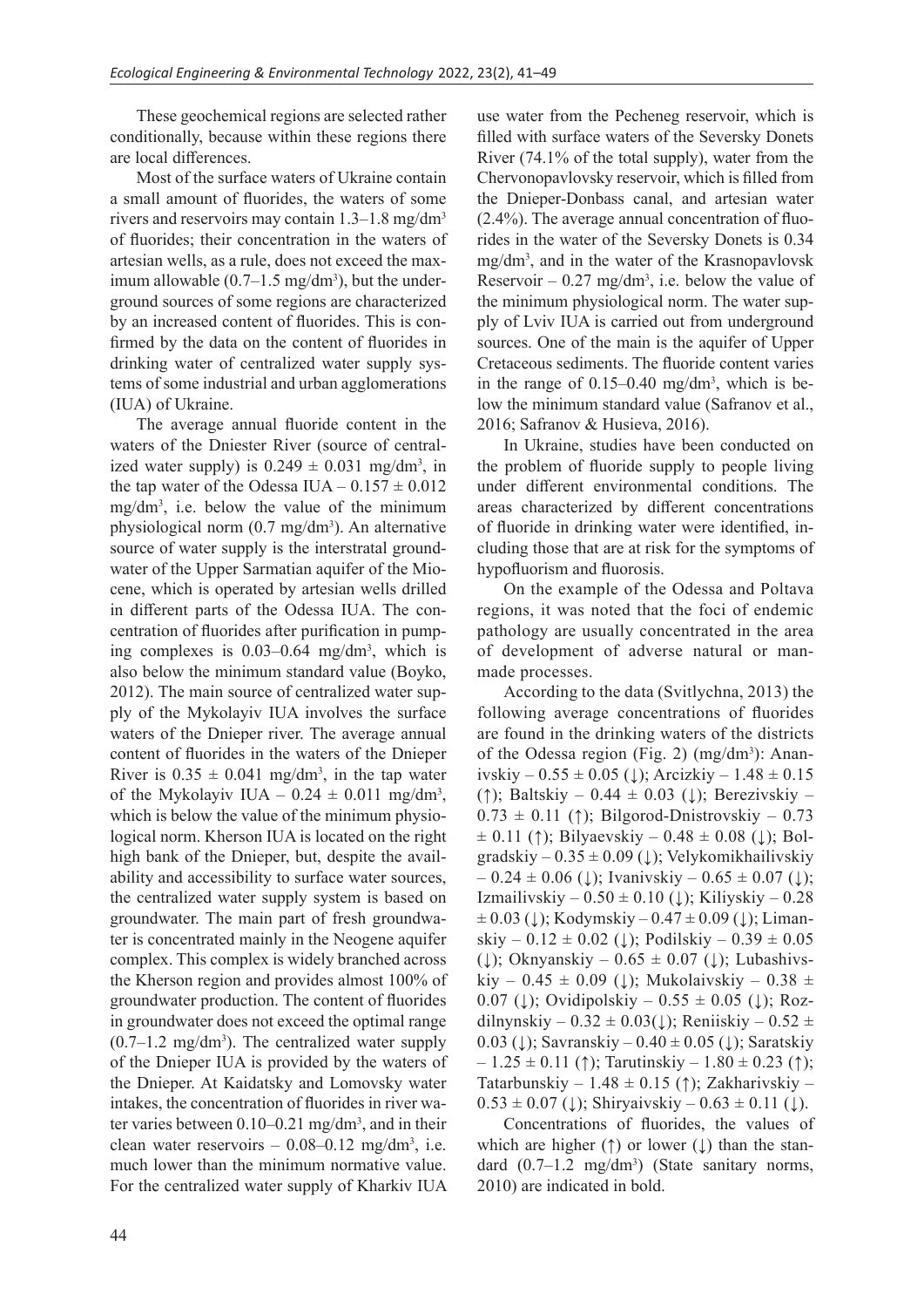

**Figure 2.** Fluoride content in drinking water of the Odessa region

As it can be seen from the data above, excessive concentrations of fluorides are characteristic only for some districts of the Odessa region, namely for interlayer PV of Sarmatian Neogene deposits of Artsysk, Tarutynsk, Saratsk, Tatarbunsk and Belgorod-Dnistrovsk regions, which can be attributed to fluorosis of dangerous areas. For example, in the Artsysk region the main indicators of carious process in children 7, 12 and 15 years were much lower than in other districts of the Odessa region. In many other areas and in the Odessa IUA the content of fluorides in drinking water does not exceed 0.7 mg/dm<sup>3</sup> . The level of prevalence and intensity of major dental diseases in children of different ages in the Odessa region exceeds the national average by 25–30%. The highest is the prevalence and intensity of caries in Bilyaivka city, vill. Velyka-Mykhailivka, Kodyma city, vill. Mykolaivka, vill. Savran & Shiryaevo. Depending on the components of environmental risk of high or low fluoride content, as well as the hardness of drinking water, prevention schemes are recommended, involving the integrated use of bio-flavonoids, natural trace elements, oral hygiene products. It is recommended to repeat the prevention schemes every 6 months.

Almost the entire territory of Poltava region can be attributed to the fluorine-bearing hydrogeogeochemical province, where in many settlements drinking water is characterized by a fluoride content of 2.5 to 8.8 mg/dm<sup>3</sup>. Usually, the increase in fluoride concentration is due to the contact of groundwater with the Buchach-Kaniv aquifer complex of Paleogene sediments. The dominant form of fluoride migration is *F– , MgF+, NaF+*. In biogeochemical terms, the most active is hydrocarbonate-chloride-magnesium calcium-free groundwater, which contains fluorine in the form of an anion  $F^-(98,21\%)$ . When assessing the degree of environmental risk, it is advisable to use the coefficient of biogeochemical activity, which is determined by the ratio *F– / MgF+* + *CaF+* or *F– /МеnРn–m <sup>m</sup>* (Zhovinsky & Kravchenko, 2021)*.* 

According to Poltavastandartmetrologiya, the highest content of fluorides is characteristic of the drinking water from the Reshetylivskiy, Shishatskiy, Chutivskiy, Dykanskiy, Myrgorodskiy, Novosangarskiy, Mashivskiy and Karlivskiy district, especially in the Buchack aquifer (Fig. 3). In some settlements, the fluorine content in drinking water ranges from 2.0 to 7.8  $mg/dm<sup>3</sup>$ . As for the water from the Poltava water supply system, for many years in a row during the state supervision it was found that the fluoride content is  $1.0-1.3$  mg/dm<sup>3</sup>, which is below the sanitary-toxicological norm, but slightly above the upper limit of the range of optimal values (State sanitary norms, 2010).

According to the research of I.A Boyko (2011, 2012), E.Ya. Zhovinsky and others (2006, 2021) it is shown that in some districts and cities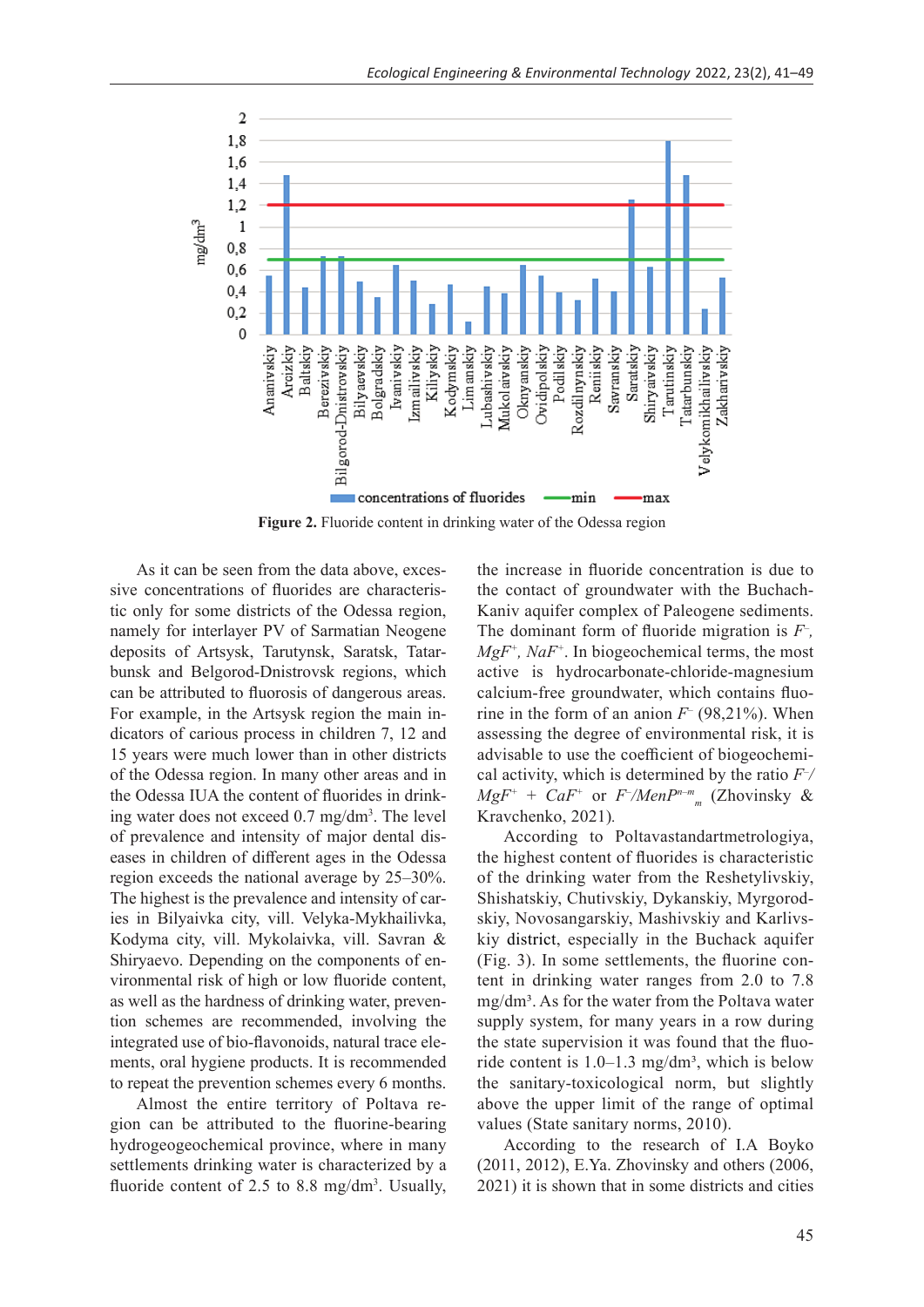

of Poltava region the content of fluorides in waters meets the requirements of 2.2.4-171-10 State sanitary norms, 2010, but the fluoride content in the groundwater in the Buchatsk-Kaniv aquifer complex reaches  $4.5 \text{ mg/dm}^3$  and more. The influx of fluorides into the groundwater is due to the imbalance during the dissolution of phosphorite-containing rocks and tectonic disturbances. In the area of oil and gas deposits, which are located west of Myrhorod, the waters contain up to  $4 \text{ mg/dm}^3$  of fluorides, and near the location of salt deposits – up to 8.8 mg/dm<sup>3</sup>. The areas with fluorine content in water in the range of 3.6–5.0 mg/dm3 were found near the Khorol city. This means that the increase in the fluoride content in groundwater is due not only to the inflow of fluoride-containing waters due to tectonic disturbances, but also the development of oil and gas deposits, i.e. the action of both natural and man-made factors. Intensive inflow of fluorides into aquifers (complexes) of Poltava region creates risks for the share of the region's population (Boyko, 2012), as centralized water supply is based on these aquifers. The risks arising from the consumption of water with high fluoride content can be divided into environmental and social. Soluble fluorine compounds move easily along the soil profile and enter groundwater, and from there into surface water bodies. The migration of fluorides helps to improve soil composition, it does not bind to soil absorption complexes, so it becomes available for root nutrition of plants.

Since Poltava region is one of the regions with the highest fluoride content in groundwater (Nazarenko et al., 2014), there is a high probability of fluorosis, so the studies of the effects of fluoride on human life to develop the measures to prevent this disease are relevant.

Fluorosis is a type of enamel hypoplasia caused by an excess of fluoride ions that inhibit ameloblasts during intramaxillary tooth formation and mineralization. Observations have shown that the degree of fluorosis of teeth depends on many factors, which include: the concentration of fluoride in drinking water; duration of water consumption with high fluoride content; age and nature of feeding the child at 1–2 years of age; the nature of nutrition; socio-hygienic living conditions; transferred diseases; general condition of the body; landscape-climatic and ecological factors, etc. (Kaskova & Amosova, 2015). If the concentration of fluorides in drinking water is higher than permissible  $(1.5-2 \text{ mg/dm}^3)$ , then up to 30–40% of the population is affected by dental fluorosis, mainly I and II degree. The use of water with such a concentration of fluorides may be temporarily permitted in a local water supply. In the case of centralized water supply, it is necessary to carry out defluoridation or dilution of water. At high concentrations of fluorides in drinking water  $(2-6 \text{ mg/dm}^3)$  the incidence of fluorosis in the population is 30–90%, and in 10–50% of them is fluorosis III–IV degree. Among children, there are often cases of developmental delay and bone mineralization. These disorders when drinking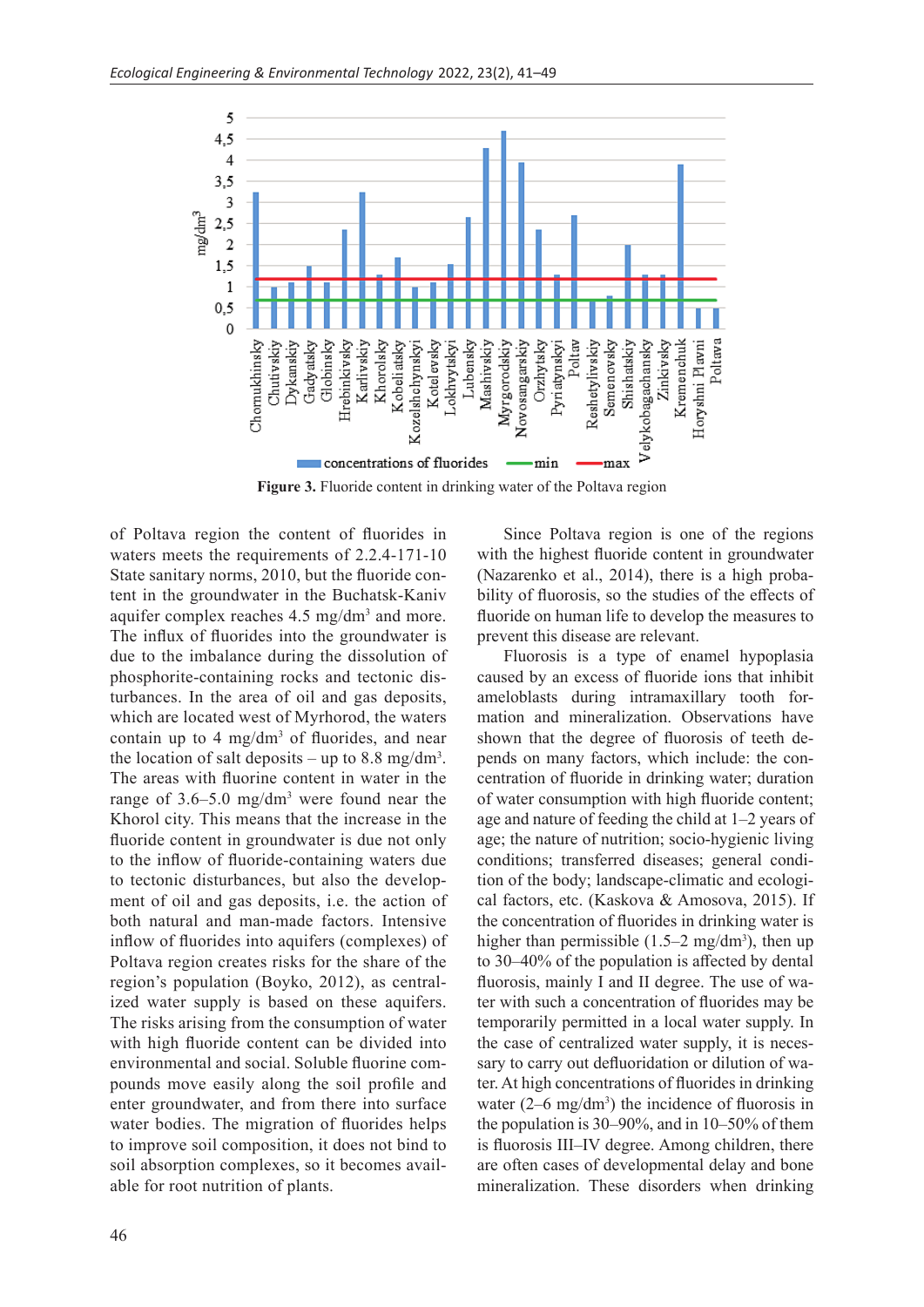water containing  $2-3$  dm<sup>3</sup> of fluorides are temporary. In some people who drink water with a fluoride content of  $4-6$  dm<sup>3</sup>, there is an increase in bone density and impaired conditioned reflex activity. In this case, mandatory defluoridation or dilution of water is required (Kotlyar et al., 2008). At a very high concentration of fluoride in drinking water  $(6-15 \text{ mg/dm}^3 \text{ and more})$  90-100% of the population is affected by dental fluorosis with a predominance of severe forms, significantly increased abrasion, brittle teeth. In children, disorders of bone development and mineralization are often found, in adults – changes in the bones by type of osteosclerosis. There is suppression of thyroid function, changes in the activity of certain enzyme systems of the blood, changes in the myocardium, inhibition of bioelectrical activity of the brain, as well as disorders of other internal organs (eg, liver), which are detected during functional examination. Water defluoridation is also a mandatory measure.

On the basis of clinical observations, it was found that at a concentration of fluoride in drinking water of 0.8–1.2 mg/dm3 fluorosis is practically not observed. Changes in the concentration of fluoride in drinking water significantly affect the metabolic processes in the body, which leads to impaired mineralization, the formation of the protein matrix and dentin of the teeth. Children are most sensitive to fluoride intoxication. This is due to the fact that in the bones of the growing organism, fluoride is deposited faster deposited and in greater amounts. Fluorosis usually affects the permanent teeth of the children who are in an area endemic for fluorosis, from birth or from 3 to 4 years of age. The initial forms of fluorosis do not heal over time, and after a year begin to transform into more severe, which leads to brown pigmentation and destruction of the enamel. Therefore, it is necessary to implement appropriate medical measures for the children living in regions with different fluoride content in drinking water (Kosenko, 2011).

Since children are the most sensitive to fluoride intoxication, in order to study the level of their incidence of fluorosis, surveys of students of secondary and high school Takhtaulovsky educational complex of the Poltava region were conducted. According to a survey of children examined by a dentist, it was determined what percentage of patients with fluorosis use artesian pressure water, and what – well water. The study showed that of the 112 students examined, 33 (29.5%)

had signs of fluorosis, of which 24 (21.4% of the total number of examined and 72.7% of the number of patients) confirmed that they constantly used interstitial (artesian) water with a fluoride concentration of  $2.8-3.5$  mg/dm<sup>3</sup>, and the other 9 students (8.1% and 27.3%, respectively) – well (ground) water with a fluoride concentration of  $0.64 - 0.79$  mg/dm<sup>3</sup> (except for the village of Zhu $ki - 1.29$  mg/dm<sup>3</sup>). The students who have used well (ground) water and are ill with fluorosis live in different parts of Takhtauli village council. It is known that fluorosis can be formed at a concentration of fluoride in water in the range of 1 mg/ dm3 in children from 3 months to 8 years. The children with signs of fluorosis have an excess of fluoride, which is manifested by chronic intoxication. Elevated concentrations of fluoride disrupt collagen synthesis and affect the degree of bone mineralization. Although the content of fluorides in well (ground) water is lower than in interstratal (artesian) water, the lifestyle and nutrition of children also influenced the development of fluorosis.

In order to implement the measures to prevent fluorosis, practical recommendations were developed for school students and their parents in the form of booklets and distributed to all interested parties at student conferences and school parent meetings.

On the example of the Odessa and Poltava regions, which are referred to different geochemical regions in terms of fluoride content in drinking water, it can be seen that there is a problem of deficit and excess of these indicators PVMC. It was obtained that for some areas, the level of fluorides in drinking water may differ, which determines the justification of defluoridation, and for others fluoridation of drinking water.

If the fluoride content in natural waters is too high, it must be reduced to an acceptable level. Water defluoridation is carried out in the cases of high (more than  $1.5 \text{ mg/dm}^3$ ) fluoride content in drinking water and a large number of patients with fluorosis, when it is impossible to change the source of water supply or dilute it with water with low fluoride concentration. In order to reduce the concentration of fluorides in water, two methods of defluoridation are used: sorption or precipitation of fluorides by precipitation of aluminum or magnesium hydroxide or calcium phosphate, and filtration (ion exchange method) of water through fluorselective materials (Water defluoridation, 2021). In order to determine the severity of fluorosis, use the classification of I. Mueller, which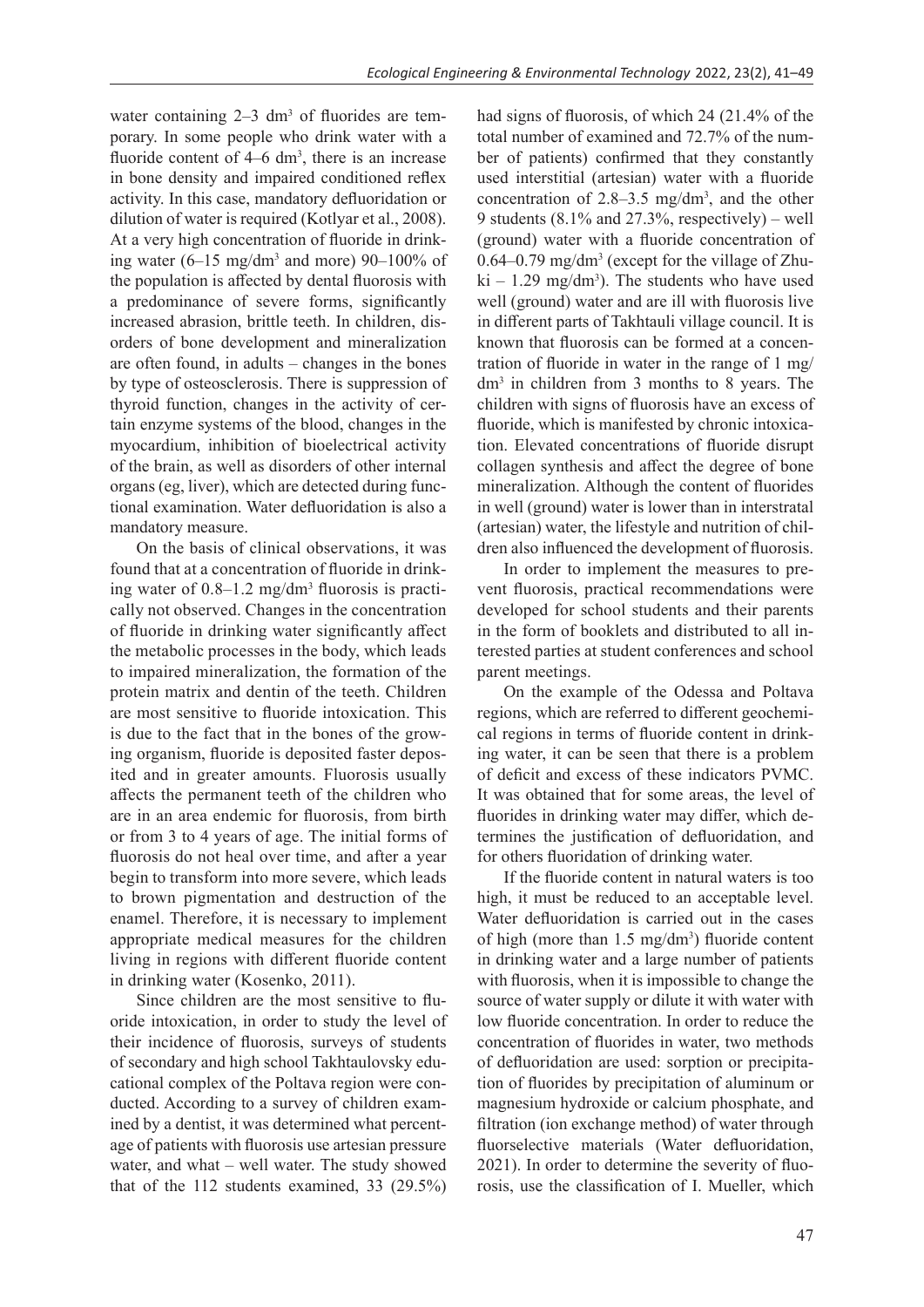contains five degrees of the disease: doubtful, very weak, weak, moderate and severe fluorosis with the corresponding signs of the disease.

In the areas with a deficiency of fluorides in drinking water, it is advisable to justify the possibility of artificial fluoridation. Since fluorine is a trace element, which is characterized by a relatively sharp transition from physiologically useful concentrations to the concentrations that cause toxicosis, in the domestic and foreign literature there are convincing arguments, both supporters and opponents of fluoridation of drinking water. Many countries around the world have adopted a regional principle of normalization of fluorides in drinking water, when its optimal concentration is determined by the maximum daily air temperature, due to the fact that the amount of water consumed by humans depends on it. In the countries where artificial fluoridation of tap water is carried out (USA, Canada, Great Britain, Ireland, etc.), its safety and effectiveness for caries prevention are noted. The principles of enrichment of fluoride drinking water are considered in State Sanitary Norms 2.2.4.-005-98 "Fluoridation of water in the pipelines of centralized water supply" (1998). In some countries, there is no technical possibility for water fluoridation, and other countries add fluorides to table salt, bottled drinking water or milk instead of water fluoridation. It is also possible to ingest fluorides when using toothpaste, mouthwash, tablets, gels and the like. The benefits of fluoride for caries prevention have now been confirmed.

Both deficiency and excess of fluorides are important factors in shaping the health of the population, in particular the dental health of children and adults, which justifies defluoridation (Levinsky et al., 2006) or fluoridation (Fluoridation of water, 1998).

### **CONCLUSIONS**

The optimal content of fluorides in drinking water of certain regions of Ukraine is an important indicator of the physiological value of their mineral composition. Most of the surface sources of centralized water supply in the regions of Ukraine contain a small amount of fluorides. Groundwater sources are also usually characterized by fluoride concentrations within the range of optimal values  $(0.7 - .2 \text{ mg/dm}^3)$ , except for certain areas and aquifers within some regions of Ukraine (for example,

in Poltava and Odessa regions). In the case of deviation of the fluorine content in drinking water to a greater or lesser extent, the fluorination or defluorination stage must be integrated into the drinking water treatment technology. Depending on the components of the environmental risk of high or low fluoride content, comprehensive caries and fluorosis prevention schemes are also recommended.

#### **REFERENCES**

- 1. Avitsyn A.P., Zhavoronkov A.P. 1991. Human microelementosis: monograph. Moscow: Medicine. (in Russian)
- 2. Boyko I.A. 2012. Monitoring of fluorine one of the priority elements of underground drinking water of Poltava hydrochemical province. Bulletin of the Poltava State Agrarian Academy, 2, 212–216. (in Ukrainian)
- 3. Dental fluorosis: treatment and prevention. 2021. Retrieved from: https://www.med-deo.com.ua/uk/ flyuoroz-zubiv.html. (in Ukrainian)
- 4. Fluoridation of water on water mains of centralized drinking water supply (State sanitary rules and norms 2.2.4.-005-98). 1998. Retrieved from: https:// zakon.rada.gov.ua/rada/show/v0005282-98#Text. (in Ukrainian)
- 5. Kaskova L.F., Amosova L.I. 2015. Dental fluorosis and its secondary prevention in children. Poltava: LLC SPE "Ukrpromtorgservice". (in Ukrainian)
- 6. Kosenko K.M. 2011. The role of water factor in the formation of dental health. Bulletin of dentistry, 4, 92–95. (in Ukrainian)
- 7. Kotlyar A.M., Shur V.A., Kuzmin I.M., Gayevska A.Y. 2008. New hygienic and ecological requirements for drinking water. Municipal utilities of cities, 81, 127–133. (in Ukrainian)
- 8. Levinsky O.M., Golovash E.A., Chiduga B.E., Seleznev B.Y., Burlay V.A., Duchinsky I.S., Golovash B.E. 2006. On the question of water fluoridation. Scientific notes of the National University "Kyiv-Mohyla Academy". Chemical sciences and technologies, 55, 78–82. (in Ukrainian)
- 9. Malovanyy А., Plaza E., Trela J., Malovanyy M. 2014. Combination of ion exchange and partial nitritation / Anammox process for ammonium removal from mainstream municipal wastewater. Water Science & Technology, 70(1), 144-151. https://doi. org/10.2166/wst.2014.208.
- 10. Nazarenko E.A., Nikozyat Y.B., Ivashchenko O.D. 2014. Problems of fluoride pollution of soils and waters of the geochemical province (on the example of Poltava region). Ecological safety, 1, 59–61. (in Ukrainian)